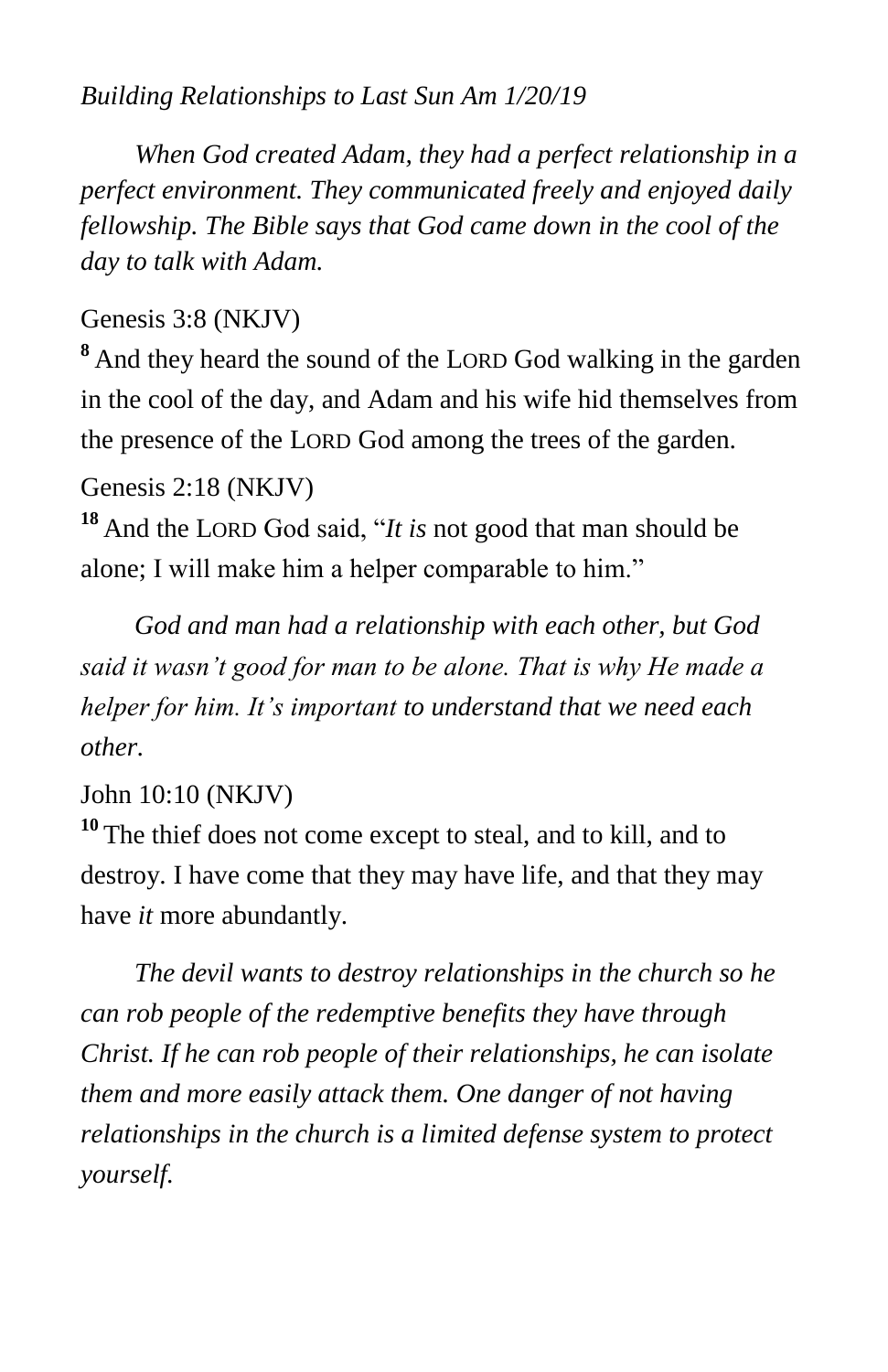Ephesians 4:15-16 (NKJV)

**<sup>15</sup>** but, speaking the truth in love, may grow up in all things into Him who is the head—Christ—

**<sup>16</sup>** from whom the whole body, joined and knit together by what every joint supplies, according to the effective working by which every part does its share, causes growth of the body for the edifying of itself in love.

Leviticus 26:8 (NKJV)

**8** Five of you shall chase a hundred, and a hundred of you shall put ten thousand to flight; your enemies shall fall by the sword before you.

 *Let's look in greater detail at the apostle Paul's discourse on the importance of relationships in the Body of Christ and their interworkings within the Body.*

Ephesians 4:11-16 (NKJV)

**<sup>11</sup>** And He Himself gave some *to be* apostles, some prophets, some evangelists, and some pastors and teachers,

<sup>12</sup> for the equipping of the saints for the work of ministry, for the edifying of the body of Christ,

**<sup>13</sup>** till we all come to the unity of the faith and of the knowledge of the Son of God, to a perfect man, to the measure of the stature of the fullness of Christ;

**<sup>14</sup>** that we should no longer be children, tossed to and fro and carried about with every wind of doctrine, by the trickery of men, in the cunning craftiness of deceitful plotting,

**<sup>15</sup>** but, speaking the truth in love, may grow up in all things into Him who is the head—Christ—